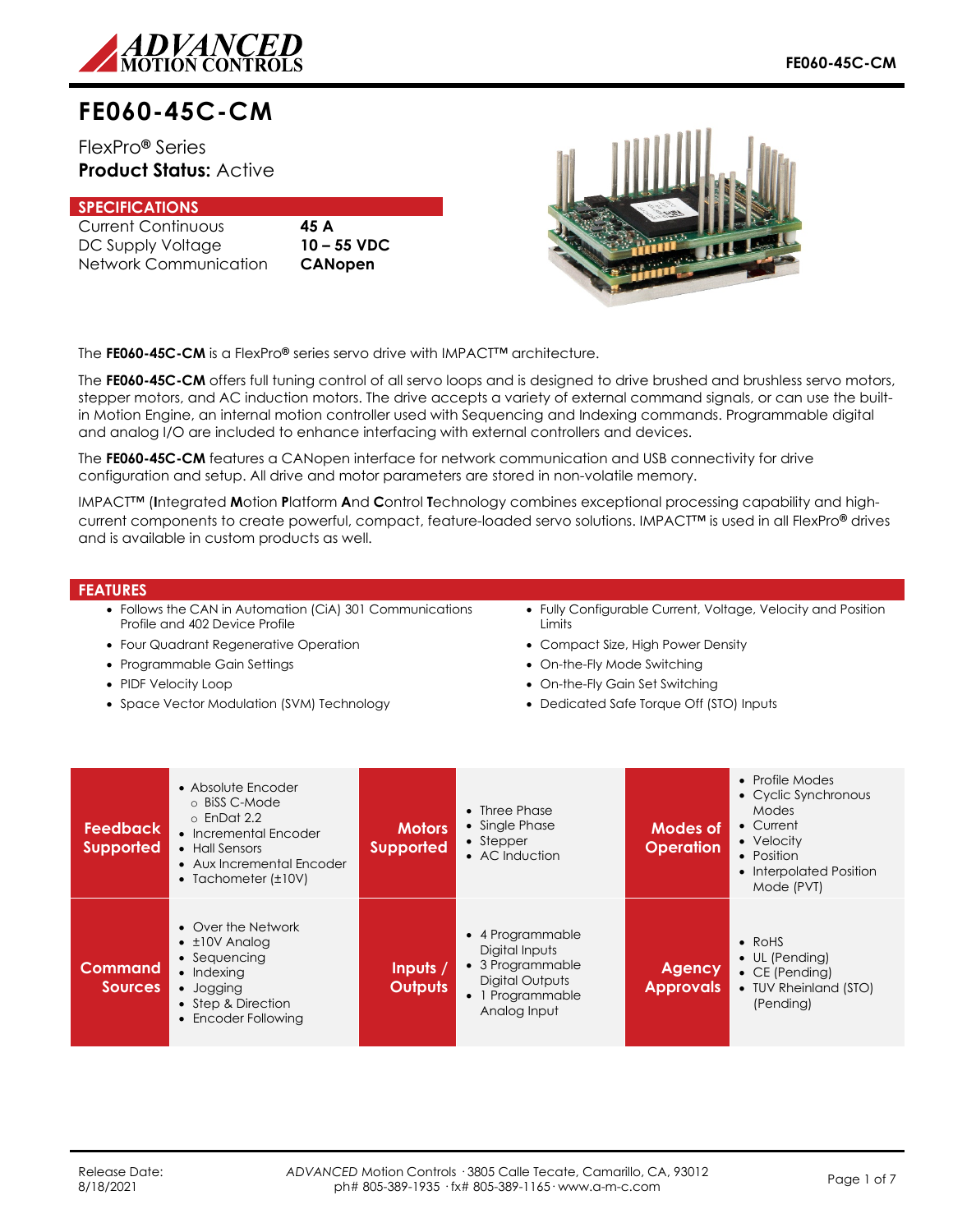

## **BLOCK DIAGRAM**



# **INFORMATION ON APPROVALS AND COMPLIANCES**



The RoHS Directive restricts the use of certain substances including lead, mercury, cadmium, hexavalent chromium and halogenated flame retardants PBB and PBDE in electronic equipment.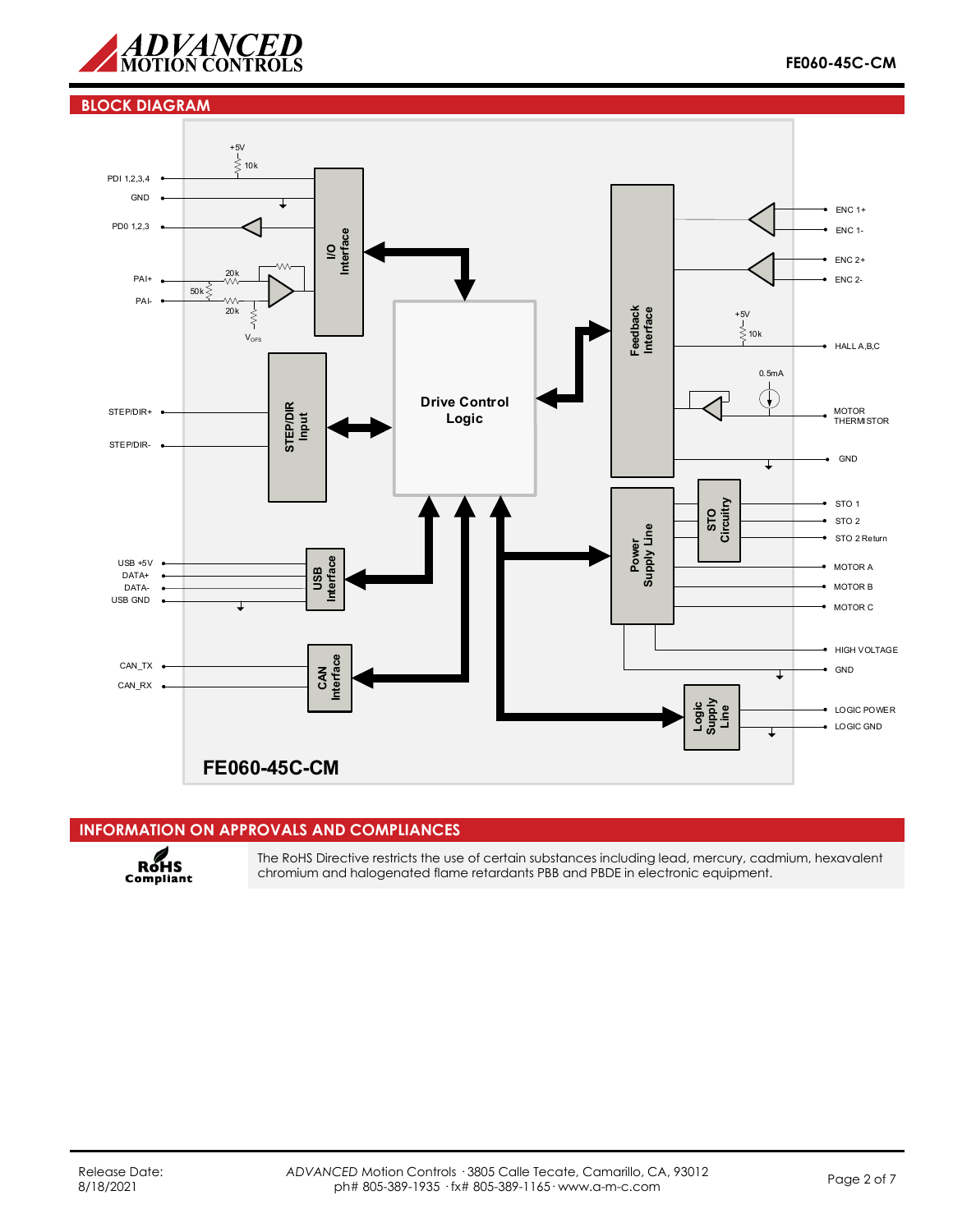

## **SPECIFICATIONS**

| <b>Electrical Specifications</b>                                                 |                          |                                                                                                                                                                       |  |  |  |
|----------------------------------------------------------------------------------|--------------------------|-----------------------------------------------------------------------------------------------------------------------------------------------------------------------|--|--|--|
| <b>Description</b>                                                               | <b>Units</b>             | Value                                                                                                                                                                 |  |  |  |
| Nominal DC Supply Input Range                                                    | <b>VDC</b>               | $12 - 48$                                                                                                                                                             |  |  |  |
| DC Supply Input Range                                                            | <b>VDC</b>               | $10 - 55$                                                                                                                                                             |  |  |  |
| DC Supply Undervoltage                                                           | <b>VDC</b>               | 8                                                                                                                                                                     |  |  |  |
| DC Supply Overvoltage                                                            | <b>VDC</b>               | 58                                                                                                                                                                    |  |  |  |
| Logic Supply Input Range (required)                                              | <b>VDC</b>               | $10 - 55$                                                                                                                                                             |  |  |  |
| Safe Torque Off Voltage (Default)                                                | <b>VDC</b>               | 5                                                                                                                                                                     |  |  |  |
| Minimum Required External Bus Capacitance                                        | uF                       | 500                                                                                                                                                                   |  |  |  |
| Maximum Continuous Current Output <sup>1</sup>                                   | A (Arms)                 | 45 (45)                                                                                                                                                               |  |  |  |
| <b>Efficiency at Rated Power</b>                                                 | $\%$                     | 99                                                                                                                                                                    |  |  |  |
| Maximum Continuous Output Power                                                  | W                        | 2351                                                                                                                                                                  |  |  |  |
| Maximum Power Dissipation at Rated Power                                         | W                        | 124                                                                                                                                                                   |  |  |  |
| Minimum Load Inductance (line-to-line) <sup>2</sup>                              | μH                       | 150 (@ 48VDC supply); 75 (@24VDC supply); 40 (@12VDC supply)                                                                                                          |  |  |  |
| Switching Frequency                                                              | kHz                      | 20                                                                                                                                                                    |  |  |  |
| Maximum Output PWM Duty Cycle                                                    | $\%$                     | 83                                                                                                                                                                    |  |  |  |
|                                                                                  |                          | <b>Control Specifications</b>                                                                                                                                         |  |  |  |
| <b>Description</b>                                                               | <b>Units</b>             | Value                                                                                                                                                                 |  |  |  |
| <b>Communication Interfaces</b>                                                  | $\blacksquare$           | CANopen (USB for configuration)                                                                                                                                       |  |  |  |
| <b>Command Sources</b>                                                           |                          | ±10 V Analog, Over the Network, Sequencing, Indexing, Jogging, Step<br>& Direction, Encoder Following                                                                 |  |  |  |
| Feedback Supported                                                               |                          | Absolute Encoder (BiSS C-Mode, EnDat 2.2), Hall Sensors, Incremental<br>Encoder, Auxiliary Incremental Encoder, Tachometer (±10V)                                     |  |  |  |
| <b>Commutation Methods</b>                                                       | $\overline{a}$           | Sinusoidal, Trapezoidal                                                                                                                                               |  |  |  |
| <b>Modes of Operation</b>                                                        | $\overline{a}$           | Profile Modes, Cyclic Synchronous Modes, Current, Velocity, Position,<br>Interpolated Position Mode (PVT)                                                             |  |  |  |
| Motors Supported <sup>3</sup>                                                    |                          | Three Phase (Brushless Servo), Single Phase (Brushed Servo, Voice Coil,<br>Inductive Load), Stepper (2- or 3-Phase Closed Loop), AC Induction<br>(Closed Loop Vector) |  |  |  |
| <b>Hardware Protection</b>                                                       | $\overline{\phantom{a}}$ | 40+ Configurable Functions, Over Current, Over Temperature (Drive &<br>Motor), Over Voltage, Short Circuit (Phase-Phase & Phase-Ground),<br><b>Under Voltage</b>      |  |  |  |
| Programmable Digital Inputs/Outputs                                              | $\overline{\phantom{a}}$ | 4/3                                                                                                                                                                   |  |  |  |
| Programmable Analog Inputs/Outputs                                               | $\overline{\phantom{a}}$ | 1/0                                                                                                                                                                   |  |  |  |
| Primary I/O Logic Level                                                          | $\blacksquare$           | 5 VDC, not isolated                                                                                                                                                   |  |  |  |
| Current Loop Sample Time                                                         | μS                       | 50                                                                                                                                                                    |  |  |  |
| Velocity Loop Sample Time                                                        | $\mu$ s                  | 100                                                                                                                                                                   |  |  |  |
| Position Loop Sample Time                                                        | <b>LLS</b>               | 100                                                                                                                                                                   |  |  |  |
| Maximum Encoder Frequency                                                        | <b>MHz</b>               | 20 (5 pre-quadrature)                                                                                                                                                 |  |  |  |
| <b>Mechanical Specifications</b>                                                 |                          |                                                                                                                                                                       |  |  |  |
| <b>Description</b>                                                               | <b>Units</b>             | Value                                                                                                                                                                 |  |  |  |
| Size $(H \times W \times D)$                                                     | $mm$ (in)                | 38.1 x 25.4 x 11.5 (1.50 x 1.00 x 0.45)                                                                                                                               |  |  |  |
| Weight<br>$g$ (oz)                                                               |                          | 19.8(0.7)                                                                                                                                                             |  |  |  |
| Ambient Operating Temperature Range <sup>4</sup><br>$^{\circ}$ C ( $^{\circ}$ F) |                          | $0 - 65$ (32 - 149)                                                                                                                                                   |  |  |  |
| Storage Temperature Range<br>$^{\circ}$ C ( $^{\circ}$ F)                        |                          | $-40 - 85$ ( $-40 - 185$ )                                                                                                                                            |  |  |  |
| <b>Relative Humidity</b>                                                         |                          | 0-95%, non-condensing                                                                                                                                                 |  |  |  |
| Form Factor                                                                      |                          | <b>PCB Mounted</b>                                                                                                                                                    |  |  |  |
| P1 SIGNAL CONNECTOR<br>$\overline{\phantom{a}}$                                  |                          | 80-pin 0.4mm spaced connector                                                                                                                                         |  |  |  |
| <b>TERMINAL PINS</b>                                                             |                          | 26x Terminal Pins                                                                                                                                                     |  |  |  |

**Notes**

1. Continuous A<sub>rms</sub> value attainable when RMS Charge-Based Limiting is used.<br>2. Lower inductance is acceptable for bus voltages well below maximum. Use external inductance to meet requirements.<br>3. Maximum motor speed for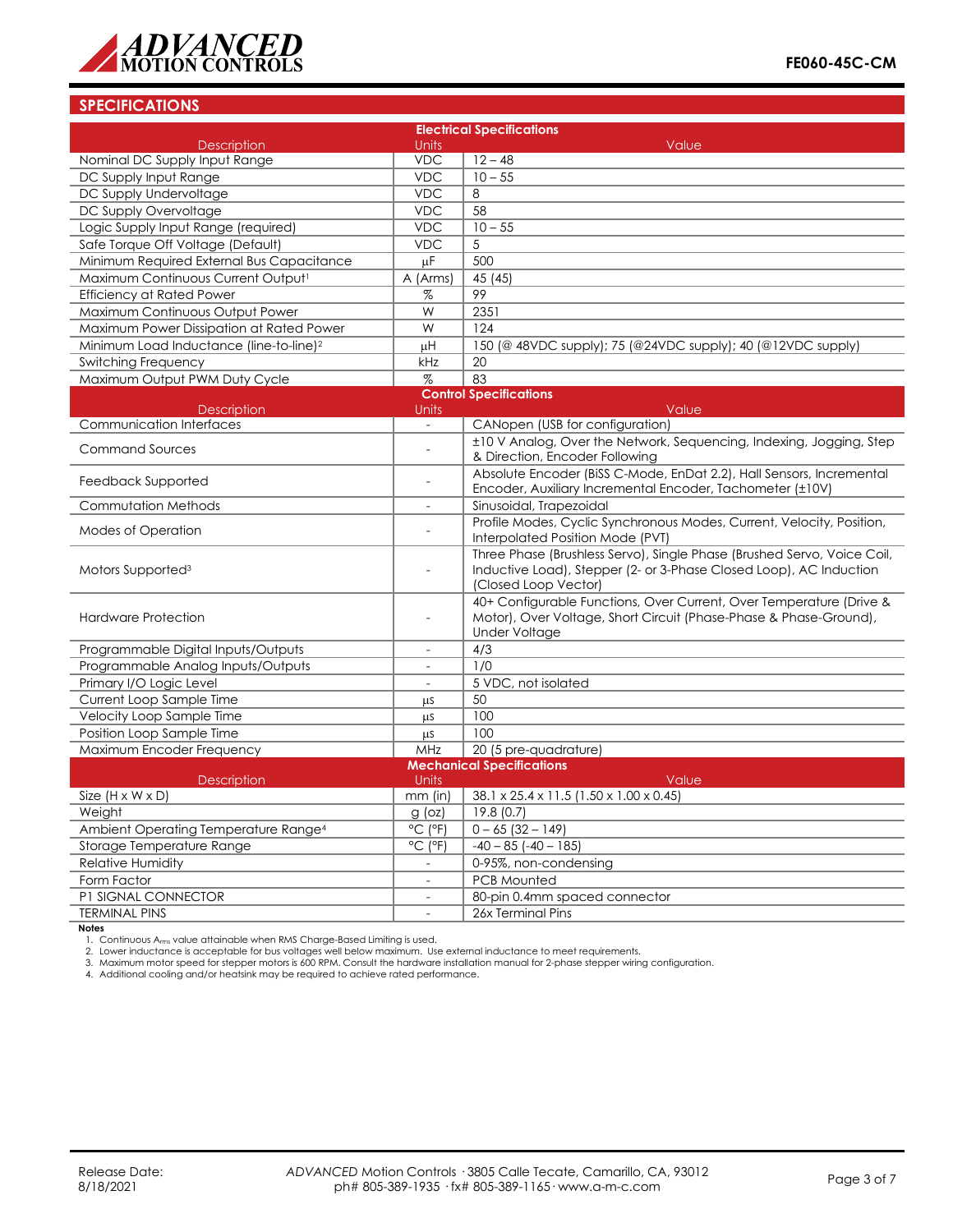

## **PIN FUNCTIONS**

| P1 - Signal Connector                                 |                        |                                                                               |                                                                                                                  |                      |                |                                           |                                                                                                                    |                          |
|-------------------------------------------------------|------------------------|-------------------------------------------------------------------------------|------------------------------------------------------------------------------------------------------------------|----------------------|----------------|-------------------------------------------|--------------------------------------------------------------------------------------------------------------------|--------------------------|
| Pin                                                   | <b>Name</b>            | <b>Description / Notes</b>                                                    | 1/O                                                                                                              |                      | Pin            | <b>Name</b>                               | <b>Description / Notes</b>                                                                                         | 1/O                      |
| $\overline{1}$                                        | <b>GROUND</b>          | Ground                                                                        | GND<br>$\overline{\phantom{a}}$                                                                                  |                      | $\mathfrak{D}$ | <b>GROUND</b>                             | Ground                                                                                                             | <b>GND</b>               |
| 3                                                     | $PAI-1+$               | Differential Programmable Analog Input or                                     |                                                                                                                  |                      | $\overline{4}$ | DATA+ USB                                 | <b>USB Data Channel</b>                                                                                            | I/O                      |
| 5                                                     | $PAI-1-$               | Reference Signal Input (12-bit Resolution)                                    |                                                                                                                  |                      | 6              | DATA-USB                                  |                                                                                                                    | I/O                      |
| $\overline{7}$                                        | <b>THERMISTOR</b>      | Motor Thermal Protection.                                                     |                                                                                                                  |                      | 8              | <b>GROUND</b>                             | Ground                                                                                                             | <b>GND</b>               |
| 9                                                     | <b>GROUND</b>          | Ground                                                                        |                                                                                                                  | <b>GND</b>           | 10             | <b>SCLA</b>                               | <sup>12</sup> C Data Signals for Addressing, Network                                                               | $\circ$                  |
| 11                                                    | $ENC 1 DATA+ / A+$     | Differential Data Line for Absolute Encoders                                  |                                                                                                                  | 1/O                  | 12             | <b>SDAA</b>                               | Error LED, and Bridge Status LED. See<br>Hardware Manual for more info.                                            | 1/O                      |
| 13                                                    |                        | (BiSS: SLO+/-) or Differential Incremental                                    |                                                                                                                  | 1/O                  | 14             | <b>HALL A</b>                             |                                                                                                                    | $\overline{1}$           |
|                                                       | ENC 1 DATA- / A-       | Encoder A.<br>Differential Clock Line for Absolute                            |                                                                                                                  |                      |                |                                           |                                                                                                                    |                          |
| 15                                                    | $ENC 1 CLK+ / B+$      | Encoders (BiSS: MA+/-) or Differential                                        | 1/O                                                                                                              |                      | 16             | <b>HALL B</b>                             | Single-ended Commutation Sensor Inputs                                                                             | $\mathbf{I}$             |
| 17                                                    | ENC 1 CLK- / B-        | Incremental Encoder B.                                                        | 1/O                                                                                                              |                      | 18             | <b>HALL C</b>                             |                                                                                                                    | $\mathbf{I}$             |
| 19                                                    | <b>GROUND</b>          | Ground                                                                        | <b>GND</b>                                                                                                       |                      | 20             | <b>GROUND</b>                             | Ground                                                                                                             | <b>GND</b>               |
| 21                                                    | $ENC$ 1 REF+ / I+      | Differential Reference Mark for Absolute<br>Encoders (Leave open for BiSS) or |                                                                                                                  |                      | 22             | $ENC$ 2 A+                                | Differential Incremental Encoder A.                                                                                | $\mathbf{I}$             |
| 23                                                    | <b>ENC 1 REF- / I-</b> | Differential Incremental Encoder Index.                                       | $\overline{1}$                                                                                                   |                      | 24             | ENC 2 A-                                  |                                                                                                                    | $\mathbf{I}$             |
| 25                                                    | CAN TX                 | CAN Transmit Line (requires external<br>transceiver)                          | 1/O                                                                                                              |                      | 26             | $ENC$ 2 $B+$                              | Differential Incremental Encoder B.                                                                                | $\mathbf{I}$             |
| 27                                                    | CAN RX                 | CAN Receive Line (requires external<br>transceiver)                           | 1/O                                                                                                              |                      | 28             | ENC 2 B-                                  |                                                                                                                    | $\overline{1}$           |
| 29                                                    | <b>CAN STANDBY</b>     | Low power CAN mode control                                                    | I/O                                                                                                              |                      | 30             | $ENC$ 2 $H$                               | Differential Incremental Encoder Index.                                                                            | $\mathbf{I}$             |
| 31                                                    | $PDI-1$                | Programmable Digital Input                                                    | $\overline{1}$                                                                                                   |                      | 32             | $ENC$ 2 $I-$                              |                                                                                                                    | $\mathbf{I}$             |
| 33                                                    | $PDI-2$                | Programmable Digital Input                                                    | $\overline{\phantom{a}}$                                                                                         |                      | 34             | PDO-1                                     | Programmable Digital Output (TTL/8mA)                                                                              | $\circ$                  |
| 35                                                    | PDI-3                  | Programmable Digital Input                                                    | $\overline{\phantom{a}}$<br>$\overline{1}$                                                                       |                      | 36             | PDO-2                                     | Programmable Digital Output (TTL/8mA)                                                                              | $\circ$                  |
| 37                                                    | $PDI-4$                | Programmable Digital Input                                                    |                                                                                                                  |                      | 38             | PDO-3                                     | Programmable Digital Output (TTL/8mA)                                                                              | $\circ$                  |
| 39                                                    | <b>GROUND</b>          | Ground                                                                        |                                                                                                                  | <b>GND</b>           | 40             | <b>GROUND</b>                             | Ground                                                                                                             | <b>GND</b>               |
| 41                                                    | <b>RESERVED</b>        | Reserved. Do not connect.                                                     |                                                                                                                  |                      | 42             | <b>RESERVED</b>                           | Reserved. Do not connect.                                                                                          | $\overline{\phantom{a}}$ |
| 43                                                    | <b>RESERVED</b>        | Reserved. Do not connect.                                                     |                                                                                                                  |                      | 44             | <b>RESERVED</b>                           | Reserved. Do not connect.                                                                                          | $\sim$                   |
| 45                                                    | <b>RESERVED</b>        | Reserved. Do not connect.                                                     |                                                                                                                  |                      | 46             | <b>RESERVED</b>                           | Reserved. Do not connect.                                                                                          | $\overline{\phantom{a}}$ |
| 47                                                    | RESERVED               | Reserved. Do not connect.                                                     |                                                                                                                  |                      | 48             | <b>RESERVED</b>                           | Reserved. Do not connect.                                                                                          | $\overline{\phantom{a}}$ |
| 49                                                    | RESERVED               | Reserved. Do not connect.                                                     |                                                                                                                  |                      | 50             | <b>RESERVED</b>                           | Reserved. Do not connect.                                                                                          | ÷,                       |
| 51                                                    | <b>RESERVED</b>        | Reserved. Do not connect.                                                     |                                                                                                                  |                      | 52             | <b>RESERVED</b>                           | Reserved. Do not connect.                                                                                          | $\sim$                   |
| 53                                                    | RESERVED               | Reserved. Do not connect.                                                     |                                                                                                                  |                      | 54             | <b>RESERVED</b>                           | Reserved. Do not connect.                                                                                          | $\bar{a}$                |
| 55                                                    | <b>RESERVED</b>        | Reserved. Do not connect.                                                     |                                                                                                                  |                      | 56             | RESERVED                                  | Reserved. Do not connect.                                                                                          |                          |
| 57                                                    | <b>RESERVED</b>        | Reserved. Do not connect.                                                     |                                                                                                                  |                      | 58             | RESERVED                                  | Reserved. Do not connect.                                                                                          |                          |
| 59                                                    | <b>GROUND</b>          | Ground                                                                        |                                                                                                                  | <b>GND</b>           | 60             | <b>GROUND</b>                             | Ground                                                                                                             | <b>GND</b>               |
| 61                                                    | <b>RESERVED</b>        | Reserved. Do not connect.                                                     |                                                                                                                  |                      | 62             | RESERVED                                  | Reserved. Do not connect.                                                                                          |                          |
| 63                                                    | <b>RESERVED</b>        | Reserved. Do not connect.                                                     |                                                                                                                  |                      | 64             | <b>RESERVED</b>                           | Reserved. Do not connect.                                                                                          | $\overline{\phantom{a}}$ |
| 65                                                    | RESERVED               | Reserved. Do not connect.                                                     | $\omega$                                                                                                         |                      | 66             | <b>RESERVED</b>                           | Reserved. Do not connect.                                                                                          | ÷,                       |
| 67                                                    | <b>RESERVED</b>        | Reserved. Do not connect.                                                     | ÷,                                                                                                               |                      | 68             | <b>STEP</b>                               | Step Input.                                                                                                        | $\mathbf{I}$             |
| 69                                                    | <b>RESERVED</b>        | Reserved. Do not connect.                                                     | $\sim$                                                                                                           |                      | 70             | <b>DIR</b>                                | Direction Input.                                                                                                   | $\mathbf{I}$             |
| 71                                                    | RESERVED               | Reserved. Do not connect.                                                     | $\overline{a}$                                                                                                   |                      | 72             | <b>RESERVED</b>                           | Reserved. Do not connect.                                                                                          | $\overline{a}$           |
| 73                                                    | $+5V$                  | +5VDC unprotected supply for local logic<br>(See Note 1)                      | $\circ$                                                                                                          |                      | 74             | <b>RESERVED</b>                           | Reserved. Do not connect.                                                                                          |                          |
| 75                                                    | +5V USER               | +5VDC User Supply for feedback or                                             | $\circ$                                                                                                          |                      | 76             | $+3V3$                                    | +3.3VDC supply for local logic signals                                                                             | $\circ$                  |
| 77                                                    | +5V USER               | external devices (See Note 1)                                                 | $\circ$                                                                                                          |                      | 78             | $+3V3$                                    | $(100 \text{ mA max})$                                                                                             | $\circ$                  |
| 79                                                    | <b>GROUND</b>          | Ground                                                                        | <b>GND</b>                                                                                                       |                      | 80             | <b>GROUND</b>                             | Ground                                                                                                             | <b>GND</b>               |
| <b>Connector Information</b><br>connector             |                        | 80-pin, 0.4mm spaced                                                          |                                                                                                                  | $\mathbf{r}$<br>: 22 | $\bullet$ 0    | $+3V3$ 78 -<br>GROUND 80 -                | DATA-USB<br>$+3V3$ 76 -<br>6                                                                                       | DAT A+ USB<br>2 GROUND   |
| <b>Mating Connector Details</b>                       |                        | PANASONIC: P/N AXT380224                                                      |                                                                                                                  |                      |                |                                           | 000000000000000000000000000                                                                                        |                          |
| <b>Mating Connector</b><br><b>Included with Drive</b> |                        | <b>No</b>                                                                     | $\overline{\bullet}$<br>$\bullet\textcolor{red}{\blacksquare}\bullet\textcolor{red}{\blacksquare}\bullet\bullet$ |                      |                | GROUND 79<br>+5V USER 77 -<br>+5V USER 75 | <b>BERBERERER SEBERERERERER</b><br>Ĕ<br>,,,,,,,,,,,,,,,,,,,,,,,,,,,,,,,,,<br>$\cdots$<br>1<br>3 PAI-1+<br>5 PAI-1- | <b>GROUND</b>            |

 $\frac{\text{Notes}}{\text{1}}$ 

1. Total current through pins P1-73/75/77 should not exceed 300mA, while no single pin should be loaded more than 150mA.

# **Drive Status LED and Node Addressing**

#### *SCLA (P1-10); SDAA (P1-12)*

The *SCLA and SDAA* pins allow Drive Status LED monitoring and Node Addressing to be performed with an I2C bus I/O expander. For more information on how to utilize and configure the I/O expander into an interface board, consult the hardware installation manual.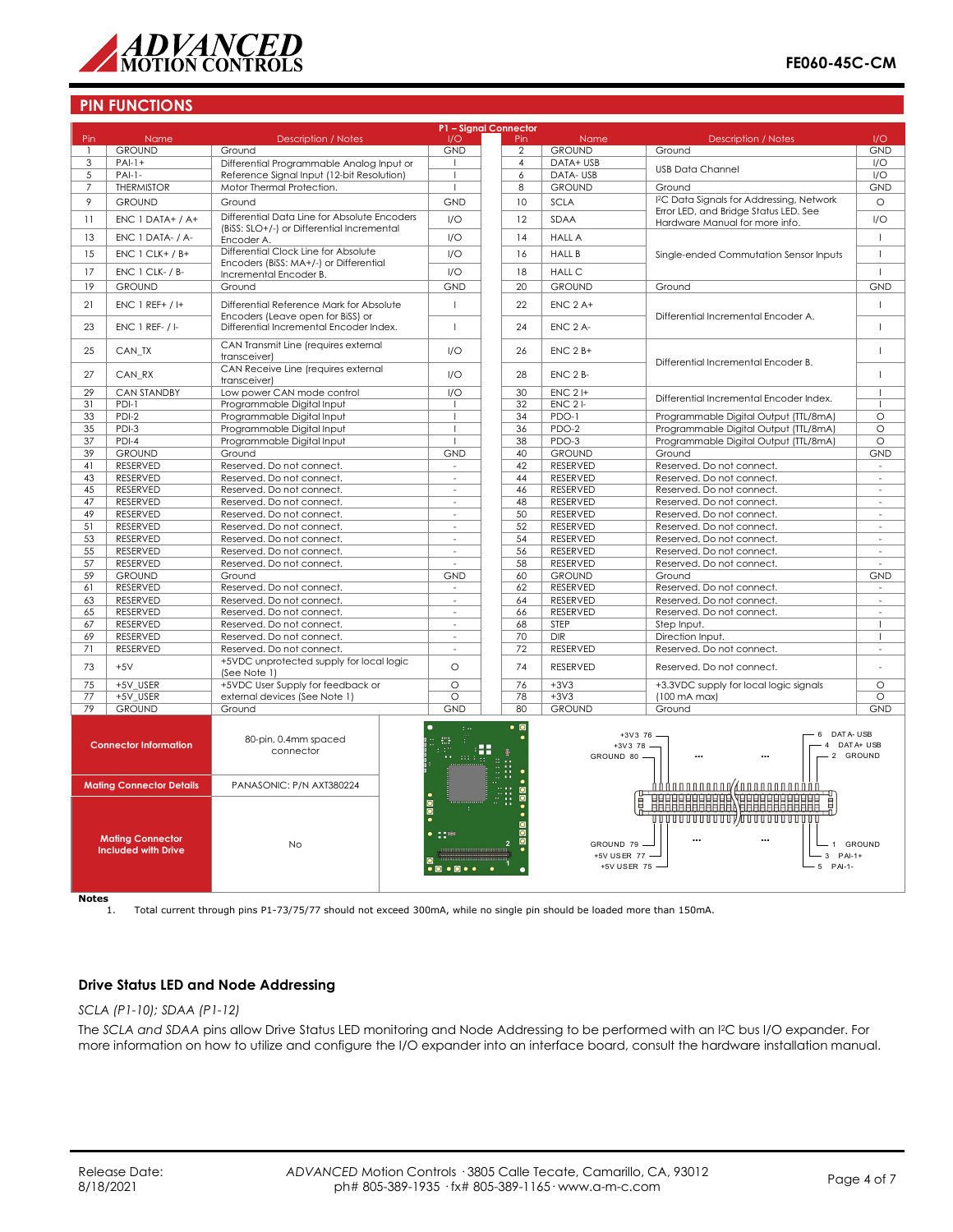

## **TERMINAL PIN LOCATIONS**

The 26 Terminal Pins provide connection to the high power drive signals. Terminal Pins must be soldered to an interface board.



| Pin             | <b>Name</b>       | <b>Description / Notes</b>                                                                           | 1/O           |  |  |
|-----------------|-------------------|------------------------------------------------------------------------------------------------------|---------------|--|--|
| T1              | STO-1 INPUT       | Safe Torque Off - Input 1                                                                            |               |  |  |
| T <sub>2</sub>  | <b>STO RETURN</b> | Safe Torque Off Return                                                                               | <b>STORET</b> |  |  |
| T <sub>3</sub>  | STO-2 INPUT       | Safe Torque Off - Input 2                                                                            |               |  |  |
| T <sub>4</sub>  | <b>LOGIC PWR</b>  | Logic Supply Input (10 - 55VDC) (required)                                                           |               |  |  |
| T <sub>5</sub>  | <b>HV</b>         |                                                                                                      |               |  |  |
| T <sub>6</sub>  | <b>HV</b>         | DC Supply Input (10 - 55 VDC). Minimum 500µF external capacitance required between HV and POWER GND. |               |  |  |
| T <sub>7</sub>  | <b>HV</b>         |                                                                                                      |               |  |  |
| T <sub>8</sub>  | <b>HV</b>         |                                                                                                      |               |  |  |
| T <sub>9</sub>  | <b>HV</b>         |                                                                                                      |               |  |  |
| <b>T10</b>      | MOTOR C           |                                                                                                      | $\circ$       |  |  |
| T11             | MOTOR C           |                                                                                                      |               |  |  |
| T12             | MOTOR C           | Motor Phase C. All provided motor phase output pins must be used.                                    |               |  |  |
| T13             | MOTOR C           |                                                                                                      |               |  |  |
| T14             | POWER GND         | Ground.                                                                                              | <b>GND</b>    |  |  |
| T15             | <b>MOTOR B</b>    |                                                                                                      | $\circ$       |  |  |
| T16             | <b>MOTOR B</b>    | Motor Phase B. All provided motor phase output pins must be used.                                    |               |  |  |
| T17             | <b>MOTOR B</b>    |                                                                                                      |               |  |  |
| <b>T18</b>      | <b>MOTOR B</b>    |                                                                                                      |               |  |  |
| T19             | POWER GND         |                                                                                                      | <b>GND</b>    |  |  |
| T <sub>20</sub> | POWER GND         | Ground.                                                                                              |               |  |  |
| T21             | POWER GND         |                                                                                                      |               |  |  |
| <b>T22</b>      | POWER GND         |                                                                                                      |               |  |  |
| <b>T23</b>      | <b>MOTOR A</b>    |                                                                                                      | $\circ$       |  |  |
| <b>T24</b>      | <b>MOTOR A</b>    | Motor Phase A. All provided motor phase output pins must be used.                                    |               |  |  |
| <b>T25</b>      | <b>MOTOR A</b>    |                                                                                                      |               |  |  |
| T <sub>26</sub> | <b>MOTOR A</b>    |                                                                                                      |               |  |  |

#### **Terminal Pin Details**

#### *Safe Torque Off (STO) Inputs*

The Safe Torque Off (STO) inputs are dedicated +5VDC sinking single-ended inputs. For applications not using STO functionality, disabling of the STO feature is required for proper drive operation. STO may be disabled by following the STO Disable wiring instructions as given in the hardware installation manual. Consult the hardware installation manual for more information.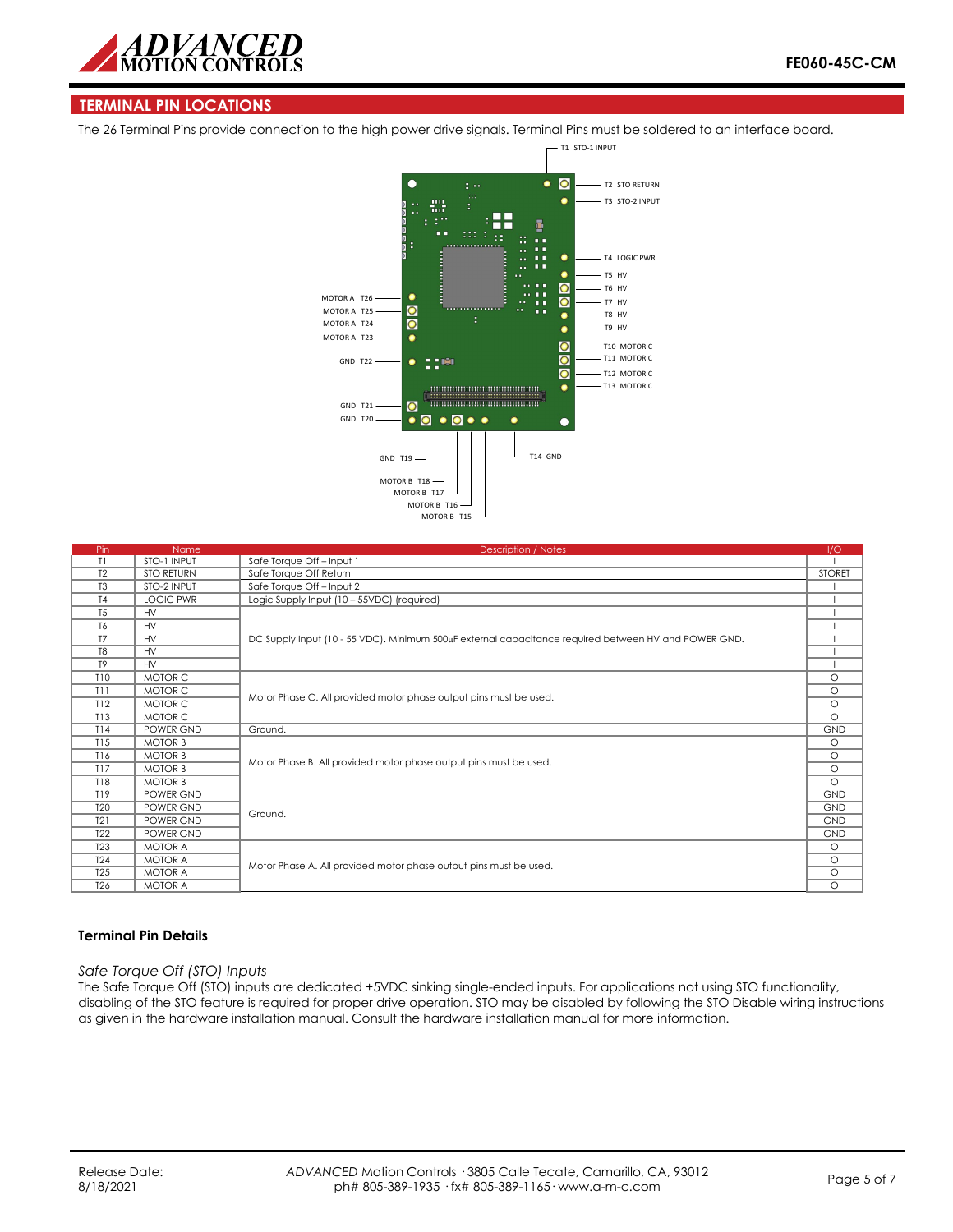

## **MOUNTING DIMENSIONS**